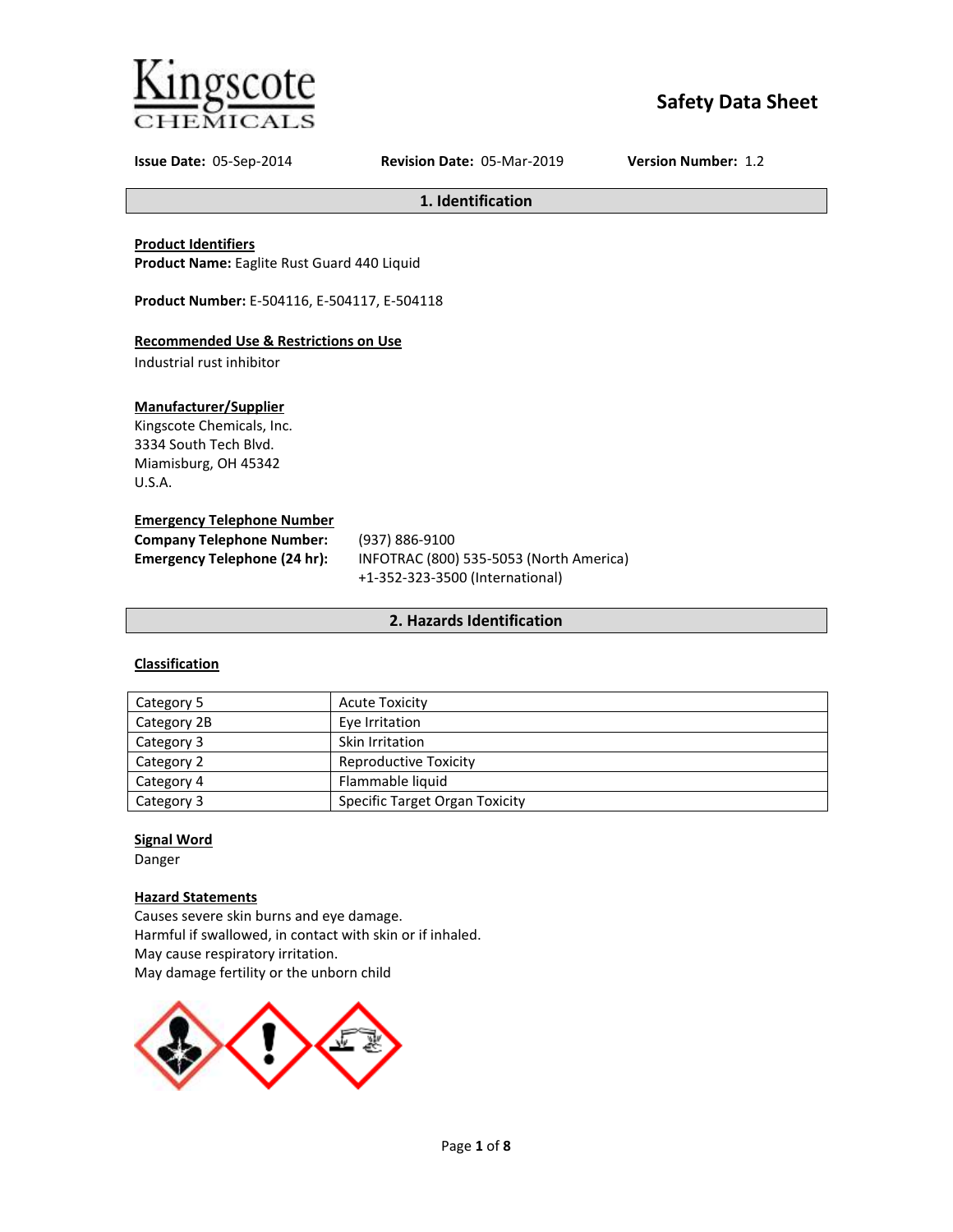# **Precautionary Statements**

Obtain special instructions before use Do not handle until all safety precautions have been read and understood Use personal protective equipment as required If exposed or concerned: get medical advice/attention Store locked up Dispose of contents/container to an approved wasted disposal plant Do no eat, drink or smoke when using this product Use in well ventilated area

### **Hazard Not Otherwise Classified (HNOC)**

Breathing vapors and mists may cause severe damage to the respiratory tract Canada: WHMIS 1988 controlled product: B3 - Combustible liquid; E - Corrosive

# **3. Composition/Information on Ingredients**

| <b>Chemical Name</b> | CAS#           | Weight % |
|----------------------|----------------|----------|
| Triethanolamine      | $102 - 71 - 6$ |          |
| Monoethanolamine     | 141-43-5       |          |
| <b>Boric Acid</b>    | 10043-35-3     |          |
| Water                | 7732-18-5      | 79       |

*\*If Chemical Name/CAS # is "proprietary" and/or Weight % is listed as a range, the specific chemical identity and/or percentage of composition has been withheld as a trade secret.*

# **4. First-Aid Measures**

#### **First-Aid Measures**

| <b>General Advice</b>                      | If exposed or concerned: Get medical advice/attention                                                                                                                                                                    |  |
|--------------------------------------------|--------------------------------------------------------------------------------------------------------------------------------------------------------------------------------------------------------------------------|--|
| <b>Eye Contact</b>                         | Rinse immediately with plenty of water, also under the eyelids, for at least<br>30 minutes. Neutral saline solution may be used as soon as it is available. If<br>eye irritation persists: Get medical advice/attention. |  |
| <b>Skin Contact</b>                        | Remove contaminated clothing, wash thoroughly with plenty of soap<br>and water. If skin irritation occurs: Get medical advice/attention.                                                                                 |  |
| <b>Inhalation</b>                          | Remove to fresh air. If breathing is difficult, administer oxygen; seek<br>medical attention immediately.                                                                                                                |  |
| Ingestion                                  | Rinse mouth. DO NOT induce vomiting without medical advice. Get medical<br>attention.                                                                                                                                    |  |
| <b>Most Important Symptoms and Effects</b> |                                                                                                                                                                                                                          |  |
| <b>Symptoms</b>                            | May be irritating to skin and eyes. May be irritating to the mouth, throat,<br>and stomach. May be irritating to respiratory tract.                                                                                      |  |

#### **Indication of Any Immediate Medical Attention and Special Treatment Needed**

**Notes to Physician** Treat symptomatically.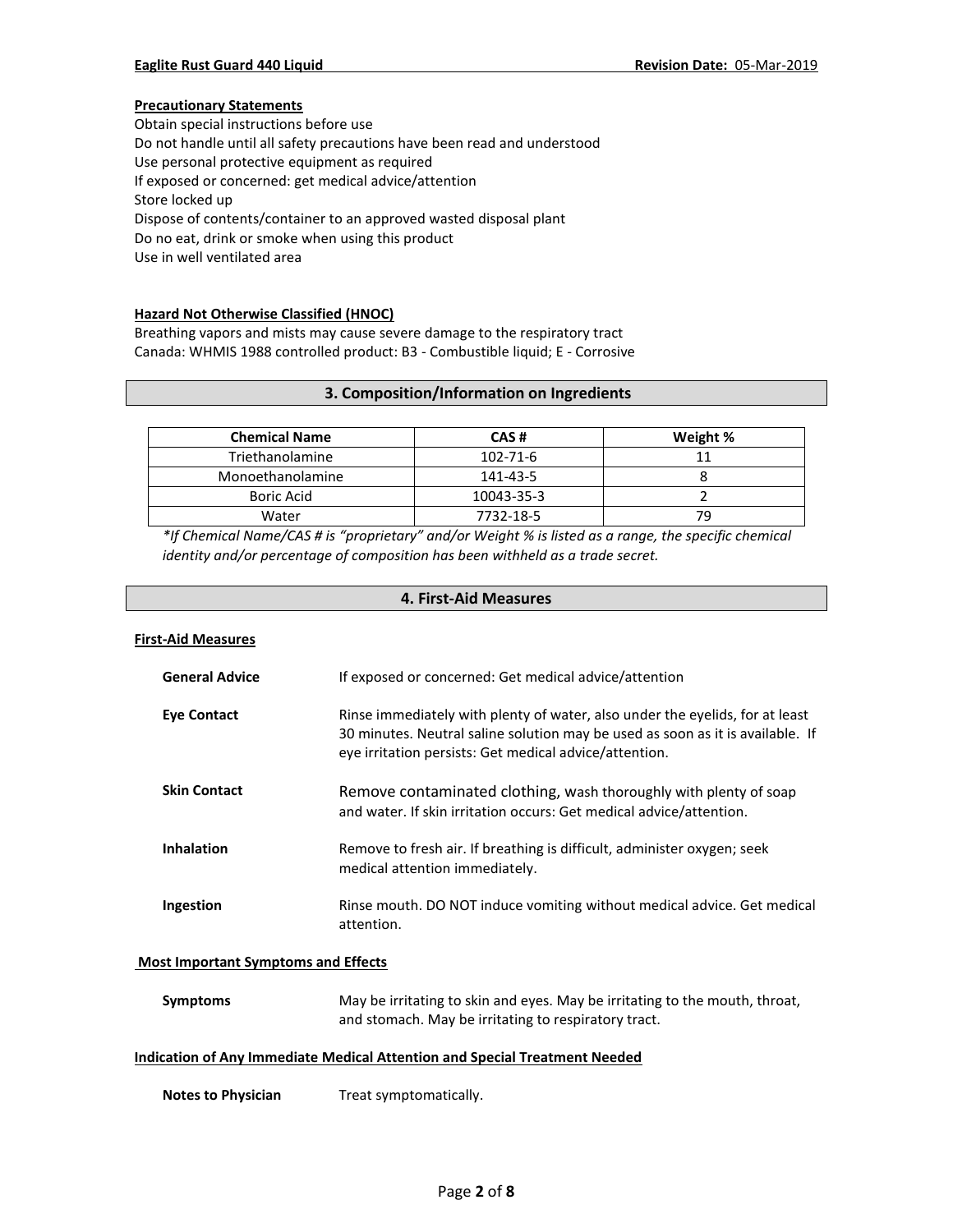# **5. Fire-Fighting Measures**

#### **Suitable Extinguishing Media**

Use extinguishing measures that are appropriate to local circumstances and the surrounding environment.

#### **Unsuitable Extinguishing Media**

Not determined

#### **Specific Hazards Arising from the Chemical**

Not determined.

#### **Protective Equipment and Precautions for Firefighters**

Wear self-contained breathing apparatus pressure-demand, MSHA/NIOSH (approved or equivalent) and full protective gear.

#### **Personal Precautions, Protective Equipment and Emergency Procedures**

| <b>Personal Precautions</b>                                 | Use personal protective equipment as required.                                                                    |
|-------------------------------------------------------------|-------------------------------------------------------------------------------------------------------------------|
| <b>Environmental Precautions</b>                            | Prevent from entering into soil, ditches, sewers, waterways and/or<br>groundwater. See Section 12 and Section 13. |
| <b>Methods and Material for Containment and Cleaning Up</b> |                                                                                                                   |

| <b>Methods for Containment</b> | Prevent further leakage or spillage if safe to do so.                                                |
|--------------------------------|------------------------------------------------------------------------------------------------------|
| <b>Methods for Cleaning Up</b> | Contain and collect with an inert absorbent and place into an<br>appropriate container for disposal. |

# **7. Handling and Storage**

# **Precautions for Safe Handling**

**Advice on Safe Handling** Handle in accordance with good industrial hygiene and safety practices. Use personal protection recommended in Section 8. Avoid contact with skin, eyes, or clothing. Wash face, hands, and any exposed skin thoroughly after handling. Obtain special instructions before use. Do not handle until all safety precautions have been read and understood.

#### **Conditions for Safe Storage, Including Incompatibilities**

| <b>Storage Conditions</b>     | Keep container tightly closed and store in a cool, dry, and well-<br>ventilated area. Store locked up. |
|-------------------------------|--------------------------------------------------------------------------------------------------------|
| <b>Incompatible Materials</b> | Store away from strong oxidants, strong acids.                                                         |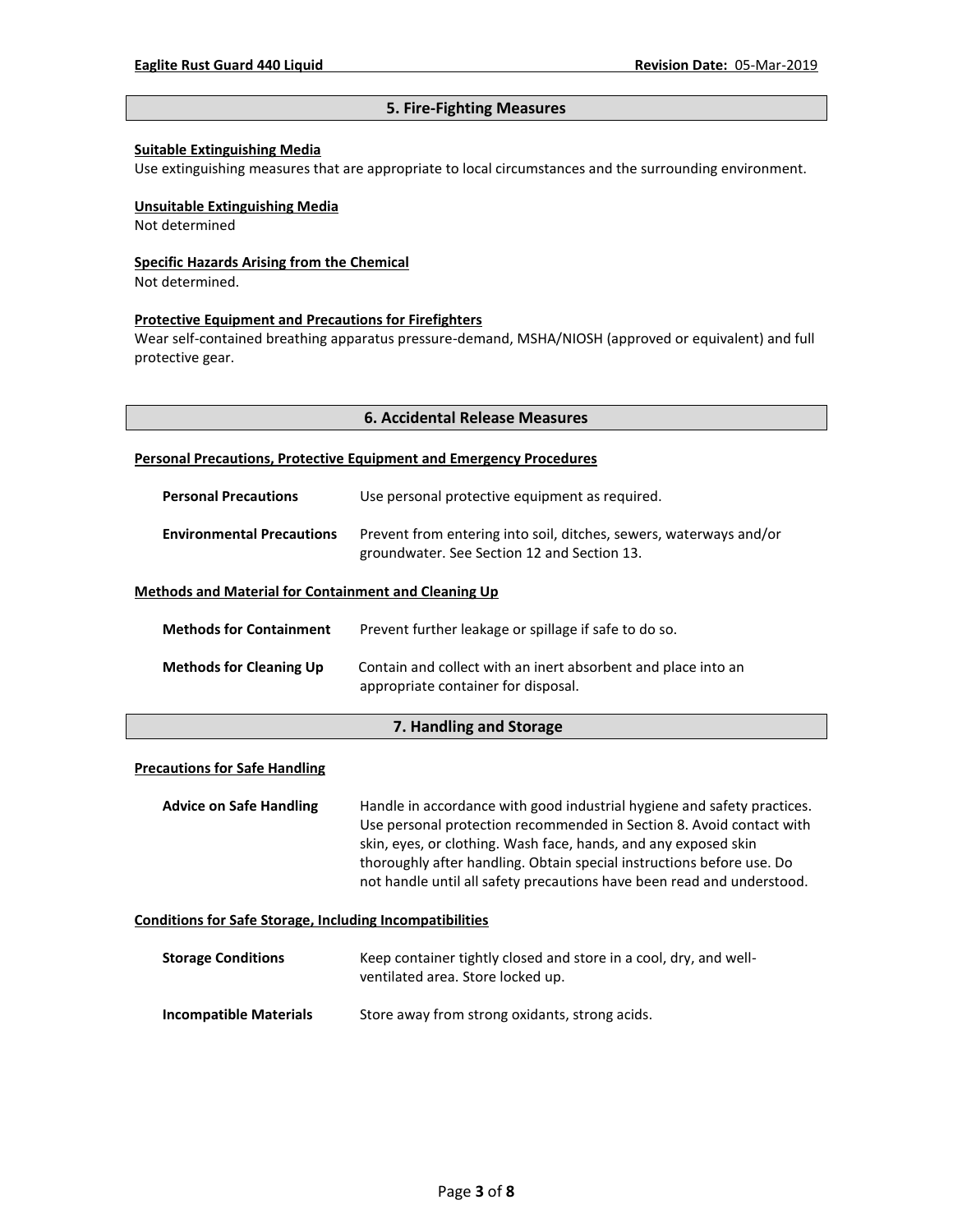# **8. Exposure Controls / Personal Protection**

## **Exposure Guidelines**

| <b>Chemical Name</b> | <b>ACGIH TLV</b>                             | <b>OSHA PEL</b>           | <b>NIOSH IDLH</b> |
|----------------------|----------------------------------------------|---------------------------|-------------------|
| Triethanolamine      | TWA: 5 mg/m <sup>3</sup>                     |                           |                   |
| 102-71-6             |                                              |                           |                   |
| <b>Boric Acid</b>    | STEL: 6 mg/m <sup>3</sup> inhalable fraction |                           |                   |
| 10043-35-3           | TWA: 2 mg/ $m3$ inhalable fraction           |                           |                   |
| Monoethanolamine     | STEL: 6 ppm                                  | TWA: 3 ppm                | $30-ppm$          |
| 141-43-5             | TWA: 3 ppm                                   | STEL: 6 mg/m <sup>3</sup> |                   |

# **Engineering Controls**

Ensure adequate ventilation, especially in confined areas. Eyewash stations. Showers.

# **Individual Protection Measures, Such as Personal Protective Equipment:**

| <b>Eve/Face Protection</b>        | Wear eye/face protection.                                                  |
|-----------------------------------|----------------------------------------------------------------------------|
| <b>Skin &amp; Body Protection</b> | Wear protective butyl, nitrile or neoprene gloves and protective clothing. |
| <b>Respiratory Protection</b>     | Ensure adequate ventilation, especially in confined areas.                 |
| <b>Hygiene Measures</b>           | Handle in accordance with good industrial hygiene and safety practices.    |

# **9. Physical and Chemical Properties**

### **Information on Basic Physical and Chemical Properties**

| <b>Physical State</b>            | Liquid                    | Odor                  | Mild           |
|----------------------------------|---------------------------|-----------------------|----------------|
| Appearance                       | Light amber liquid        | <b>Odor Threshold</b> | Not determined |
| Color                            | Light amber               |                       |                |
| <b>Property</b>                  | <b>Values</b>             |                       |                |
| рH                               | $9.9 - 10.6$              |                       |                |
| <b>Melting/Freezing Point</b>    | $^{\sim}$ 32 $^{\circ}$ F |                       |                |
| <b>Boiling Point/Range</b>       | $^{\circ}212^{\circ}$ F   |                       |                |
| <b>Flash Point</b>               | Not applicable            |                       |                |
| <b>Evaporation Rate</b>          | Not applicable            |                       |                |
| Flammability (solid, gas)        | Liquid - not applicable   |                       |                |
| <b>Upper Flammability Limits</b> | Not applicable            |                       |                |
| <b>Lower Flammability Limits</b> | Not applicable            |                       |                |
| <b>Vapor Pressure</b>            | Not applicable            |                       |                |
| <b>Vapor Density</b>             | Not applicable            |                       |                |
| <b>Relative Density</b>          | Not applicable            |                       |                |
| <b>Specific Gravity</b>          | 1.05                      |                       |                |
| Solubility                       | Highly soluble in water   |                       |                |
| <b>Partition Coefficient</b>     | Not determined            |                       |                |
| <b>Auto-ignition Temperature</b> | Not determined            |                       |                |
| <b>Decomposition Temperature</b> | Not determined            |                       |                |
| <b>Viscosity</b>                 | Not determined            |                       |                |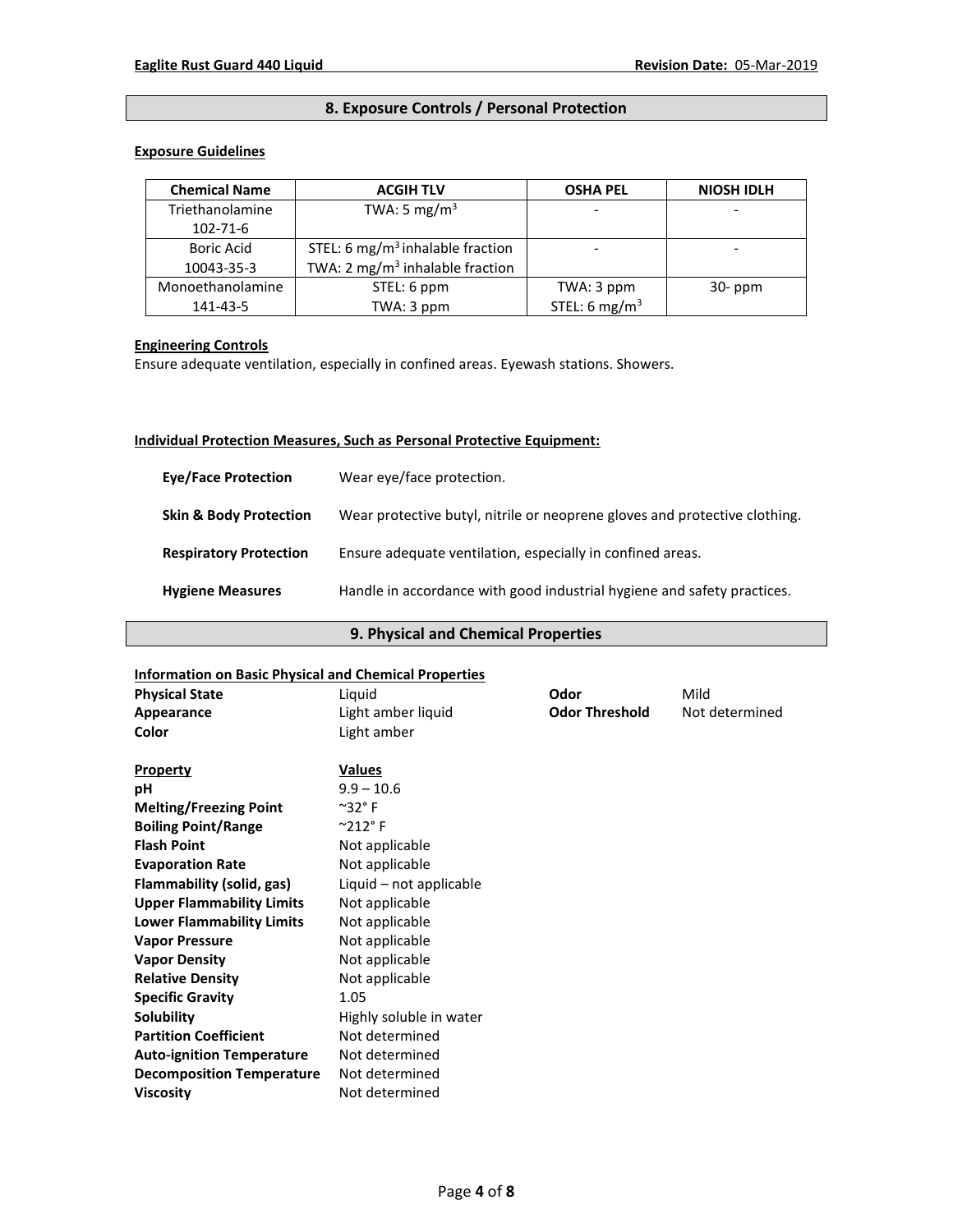# **10. Stability and Reactivity**

#### **Reactivity**

Not reactive under normal conditions.

### **Chemical Stability**

Stable under recommended storage conditions.

#### **Possibility of Hazardous Reactions**

None under normal processing.

#### **Conditions to Avoid**

Keep out of reach of children. Avoid high temperatures and contact with sources of ignition. Avoid exposing product to air, light and moisture. Avoid direct sunlight

#### **Incompatible Materials**

.

Avoid contact with nitrites, strong acids, chlorides, anhydrides, strong oxidizing agents, strong reducing agents, cellulose nitrate and halogenated hydrocarbons.

#### **Hazardous Decomposition Products**

None known based on information supplied.

#### **11: Toxicological Information**

#### **Information on Likely Routes of Exposure**

| Inhalation          | Avoid breathing vapors or mists. |
|---------------------|----------------------------------|
| Ingestion           | Do not ingest.                   |
| <b>Skin Contact</b> | Avoid contact with skin.         |
| <b>Eye Contact</b>  | Avoid contact with eyes.         |

# **Delayed, Immediate, and Chronic Effects from Short- and Long-Term Exposure**

May damage fertility or the unborn child.

#### **Numerical Measures of Toxicity**

| <b>Chemical Name</b> | Oral LD50                 | <b>Dermal LD50</b>      | <b>Inhalation LC50</b> |
|----------------------|---------------------------|-------------------------|------------------------|
| Triethanolamine      | $= 4190$ mg/kg (rat)      | $>$ 2000 mg/kg (rabbit) |                        |
| 102-71-6             |                           |                         |                        |
| <b>Boric Acid</b>    | $=$ 2000-5000 mg/kg (rat) | $>$ 2000 mg/kg (rabbit) | $> 2.12$ mg/L (rat)    |
| 10043-35-3           |                           |                         |                        |
| Monoethanolamine     | $=1720$ mg/kg (rat)       | $= 1000$ mg/kg (rabbit) |                        |
| 141-43-5             |                           |                         |                        |

# **Symptoms Associated with Exposure**

See Section 4 of this SDS for symptoms.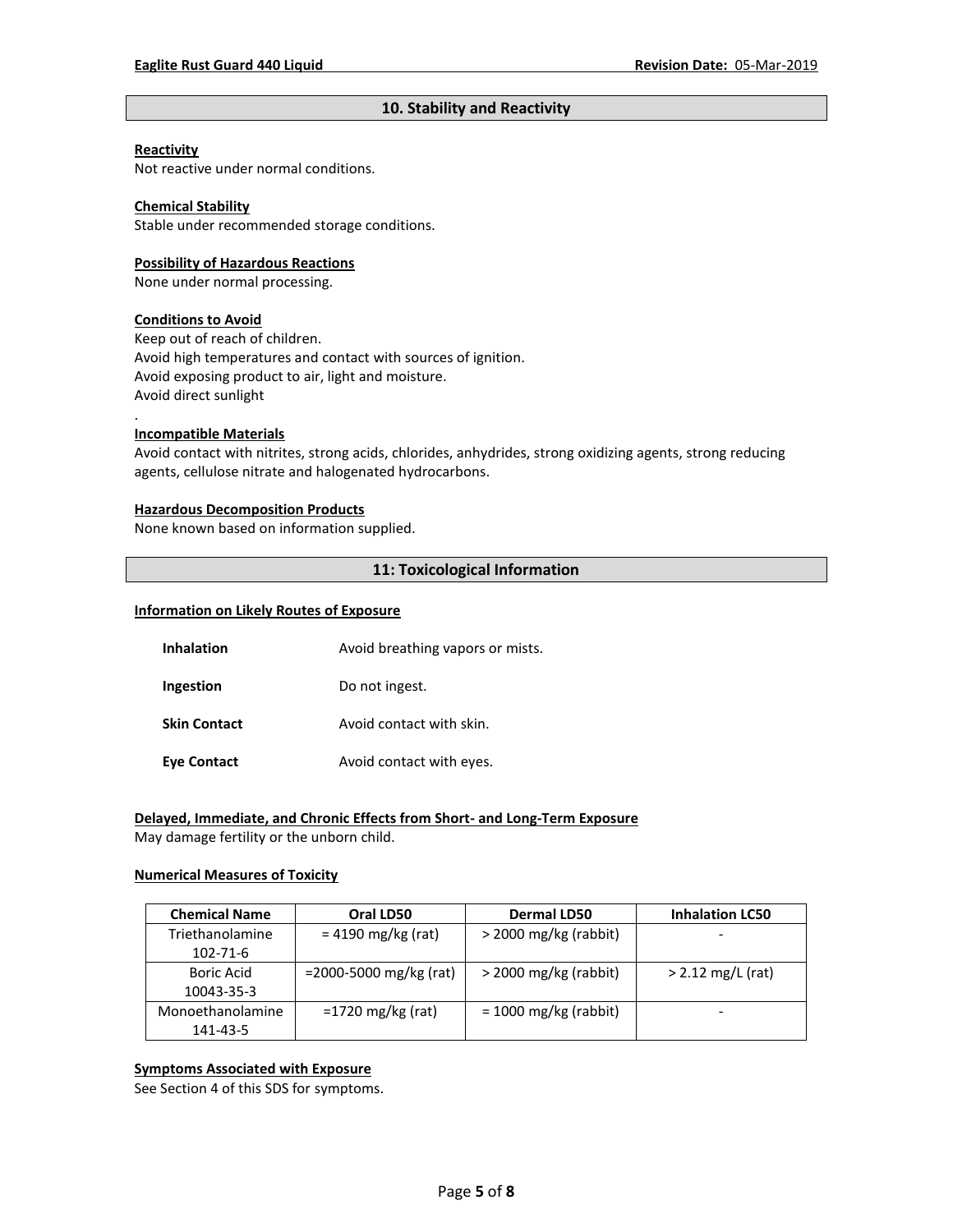### **Carcinogenicity**

| <b>NTP</b>  | None |
|-------------|------|
| <b>IARC</b> | None |
| <b>OSHA</b> | None |

# **12. Ecological Information**

#### **Ecotoxicity**

This product is not classified as environmentally hazardous. However, this does not exclude the possibility that large or frequent spills can have a harmful or damaging effect on the environment.

# **Component Information**

| <b>Chemical Name</b>         | Algae/aquatic plants                                                                             | <b>Fish</b>                                                                                                                                                                                                                                                                                       | <b>Crustacea</b>                         |
|------------------------------|--------------------------------------------------------------------------------------------------|---------------------------------------------------------------------------------------------------------------------------------------------------------------------------------------------------------------------------------------------------------------------------------------------------|------------------------------------------|
| Triethanolamine<br>102-71-6  | 216: 72 h Desmodesmus<br>subspicatus mg/L EC50 169:<br>96 h Desmodesmus<br>subspicatus mg/L EC50 | 10600 - 13000: 96 h<br>Pimephales promelas mg/L<br>LC50 flow-through 1000: 96 h<br>Pimephales promelas mg/L<br>LC50 static 450 - 1000: 96 h<br>Lepomis macrochirus mg/L<br>LC50 static                                                                                                            | 1386: 24 h Daphnia<br>magna mg/L EC50    |
| Boric Acid<br>10043-35-3     |                                                                                                  | 1020: 72 h Carassius auratus<br>mg/L LC50 flow-through                                                                                                                                                                                                                                            | 115-153: 48 h Daphnia<br>magna mg/L EC50 |
| Monoethanolamine<br>141-43-5 | 15: 72 h Desmodesmus<br>subspicatus mg/L EC50                                                    | 227: 96 h Pimephales<br>promelas mg/L LC50 flow-<br>through 3684: 96 h<br>Brachydanio rerio mg/L<br>LC50 static 300 - 1000: 96<br>h Lepomis macrochirus<br>mg/L LC50 static 114 - 196:<br>96 h Oncorhynchus mykiss<br>mg/L LC50 static 200: 96 h<br>Oncorhynchus mykiss mg/L<br>LC50 flow-through | 65: 48 h Daphnia magna<br>$mg/L$ EC50    |

#### **Persistence/Degradability**

Not determined

# **Bioaccumulation**

Not determined

# **Mobility**

| <b>Chemical Name</b> | <b>Partition Coefficient</b> |
|----------------------|------------------------------|
| Triethanolamine      | $-2.53$                      |
| 102-71-6             |                              |
| Boric Acid           | -.0757                       |
| 10043-35-3           |                              |

# **Other Adverse Effects**

Not determined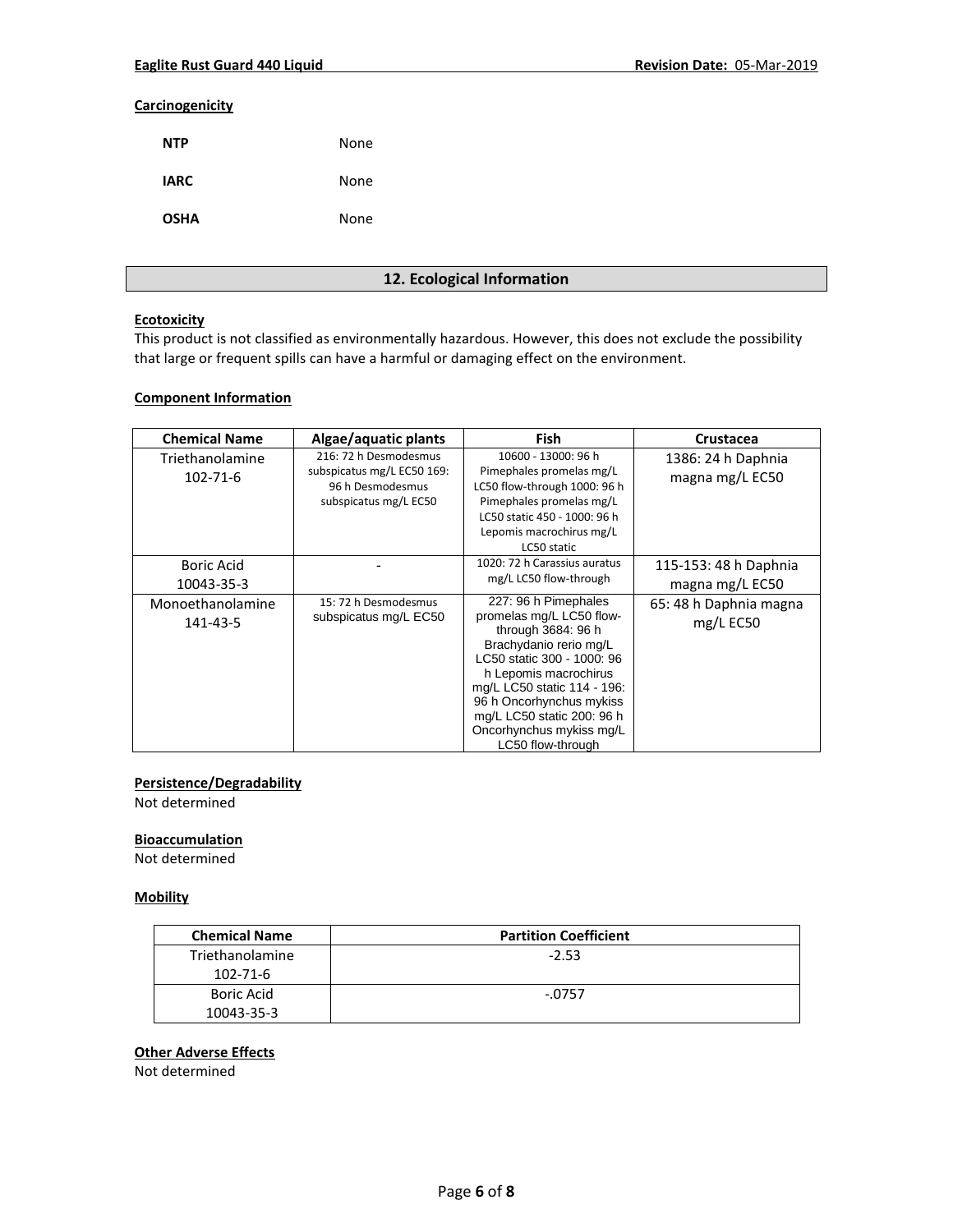### **13. Disposal Considerations**

# **Waste Disposal Methods**

Dispose of in accordance with federal, state, and local regulations. Do NOT discard into any sewers, on the ground or into any body of water.

#### **Contaminated Packaging**

Do not re-use empty containers.Dispose of containers in accordance with federal, state, and local regulations.

### **California Hazardous Waste Status**

| <b>Chemical Name</b> | <b>California Hazardous Waste Status</b> |
|----------------------|------------------------------------------|
| Boric Acid           | Toxic                                    |
| 10043-35-3           |                                          |

**14. Transport Information**

#### **Note**

See current shipping paper for most up-to-date shipping information, including exemptions and special circumstances.

| <b>DOT</b>  | ENVIRONMENTALLY HAZARDOUS SUBSTANCE, LIQUID, N.O.S.<br>(DIETHANOLAMINE), 9, UN3082, PG III. |
|-------------|---------------------------------------------------------------------------------------------|
| <b>IATA</b> | Not regulated                                                                               |
| <b>OMDG</b> | Not regulated                                                                               |

# **15: Regulatory Information**

#### **International Inventories**

Not determined.

#### **U.S. Federal Regulations**

| <b>CERCLA</b>                | Section 313 of SARA Title III and 40 CFR Part 372.<br>Diethanolamine RQ 100 lb (45.4 kg)                                                   |
|------------------------------|--------------------------------------------------------------------------------------------------------------------------------------------|
| <b>SARA 311/312</b>          | Acute; Flammable (Combustible liquid)                                                                                                      |
| <b>SARA 313</b>              | Contains Diethanolamine, subject to Section 313 of SARA Title III and 40<br>CFR Part 372                                                   |
| <b>CWA (Clean Water Act)</b> | This product does not contain any substances regulated as pollutants<br>pursuant to the Clean Water Act (40 CFR 122.21 and 40 CFR 122.42). |

# **U.S. State Regulations**

| <b>California Proposition 65</b> |  | This product does not contain any Proposition 65 chemicals. |
|----------------------------------|--|-------------------------------------------------------------|
|----------------------------------|--|-------------------------------------------------------------|